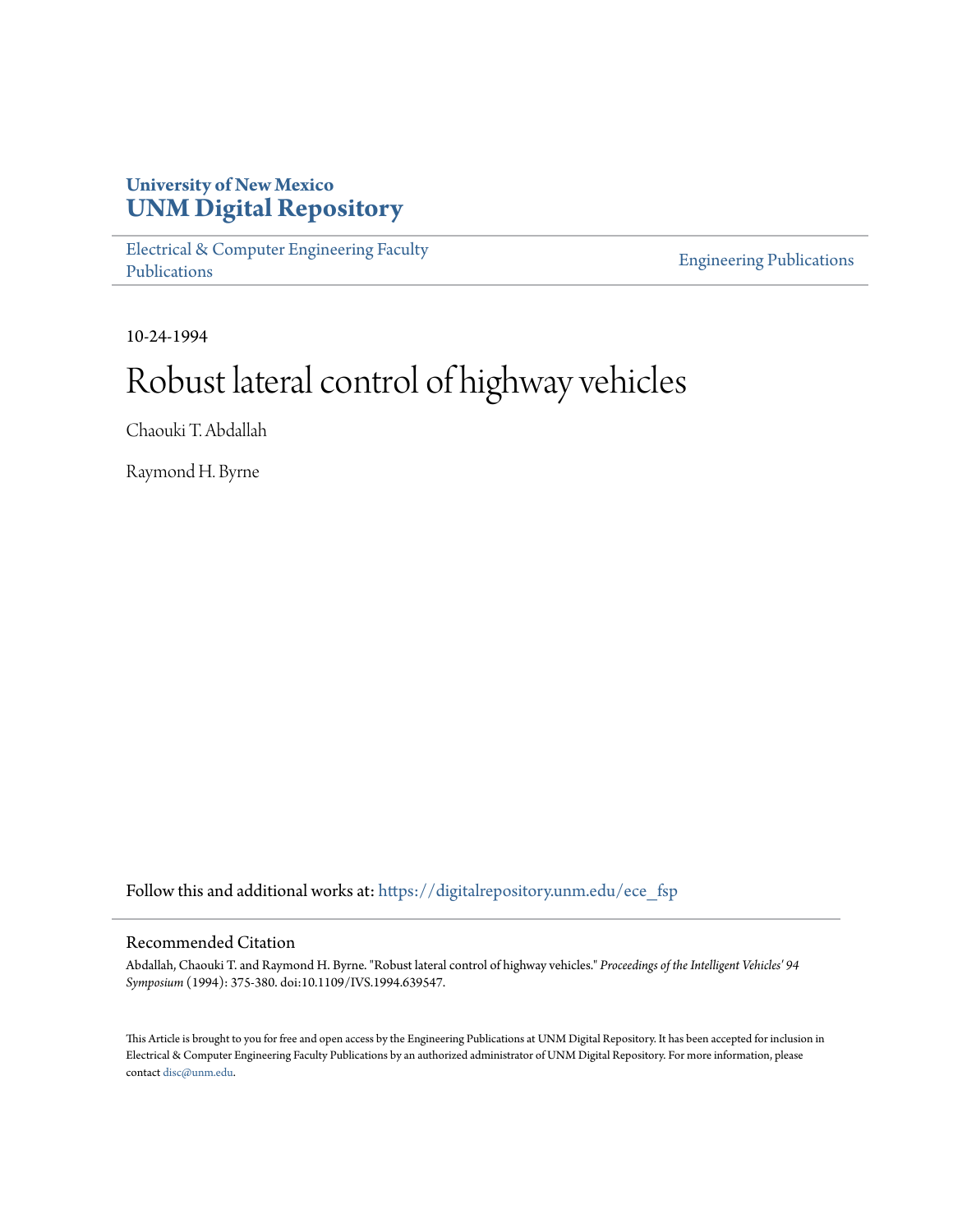# **Robust Lateral Control of Highway Vehicles<sup>1</sup>**

Raymond H. Byrne Sandia National Labs Dept. 9616, **MS** 1125 Albuquerque. NM 87 185-1 125 email ray@orion.eece.unm.edu

#### **ABSTRACT**

Vehicle lateral dynamics are affected by vehicle mass. longitudinal velocity. vehicle inertia, and the cornering stiffness of the tires. A11 of these parameters are subject to variation, even over the course of a single trip. Therefore, a practical lateral control system must guarantee stability, and hopefully ride comfort, over a wide range of parameter changes. This paper describes a robust controller which theoretically guarantees stability over a wide range of parameter changes. The robust controller is designed using a frequency domain transfer function approach. An uncertainty band in the frequency domain is determined using simulations over the range **of**  expected parameter variations. Based on this bound, a robust controller is designed by solving the Nevanlinna-Pick interpolation problem. The performance of the robust controller is then evaluated over the range of parameter variations through simulations.

# **1.0 INTRODUCTION**

One of the fundamental goals of the Intelligent Vehicle-Highway Systems (IVHS) community is to develop automated highways where vehicles are capable of automatically driving down the road, either individually or in platoons of multiple vehicles. In order to implement such a system, a controller that can keep the vehicle centered in the lane is required. There are many factors which make automatic lateral control of vehicles difficult. These include changing vehicle parameters (tire pressure, tire wear, etc.), changing road conditions (rain, ice, bumps, crowns, etc.), as well as disturbances caused by wind and other factors. Another important consideration is driver comfort while performing lane changes and reacting to disturbances.

Chaouki Abdallah University of New Mexico EECE Dept. Albuquerque, NM 87131 email chaouki @ [eece.unm.edu](http://eece.unm.edu)

Initial research efforts on automated highway systems (AHS) were conducted by the Radio Corporation of America in cooperation with General Motors in the late 1950's [1],[2]. A significant amount of research, including the development of prototype experimental equipment, was conducted at Ohio State University between 1964-1980 [3]-[12]. This included research on both lateral and longitudinal control of highway vehicles. The largest current advanced vehicle control system (AVCS) research effort is being conducted as part of the Program on Advanced Vehicle Technology for the Highway (PATH, more recently Partners for Advanced Transit and Highways [16]) in California  $[13]-[16]$ .

The PATH program has been investigating a frequency shaped linear quadratic (FSLQ) optimal control approach for the lateral controller, with feedforward preview control to reduce feedback gains [15],[16]. Although the FSLQ approach incorporates ride qualities into the performance index, other work which attempts to design a lateral controller taking into account ride comfort is described in [20]. Recent work on robust control applied to car steering is described in [17]-[19]. While many of the previously mentioned efforts rely on buried magnets, electrified wires, or a microwave radar to determine the vehicle's lateral position, another promising approach involves using vision. Efforts at Carnegie Mellon University (CMU), at the National Institute of Standards and Technology (NIST), and in Germany have yielded promising experimental results using neural networks and classical vision algorithms [21-231.

This paper describes a robust lateral controller which theoretically guarantees stability over a wide range of parameter changes. The controller is designed with the plant uncertainty modeled as unstructured additive perturbations in the frequency domain. This approach, first described in [24]. is reviewed in Section 2.0. The modeling of the vehicle's lateral dynamics is discussed in Section 3.0. The controller design and simulation

<sup>&#</sup>x27; This work was supported by the United States Department of Energy under Contract DE-AC04-94AL8.5000 and by the Sandia National Laboratories Doctoral Study Program.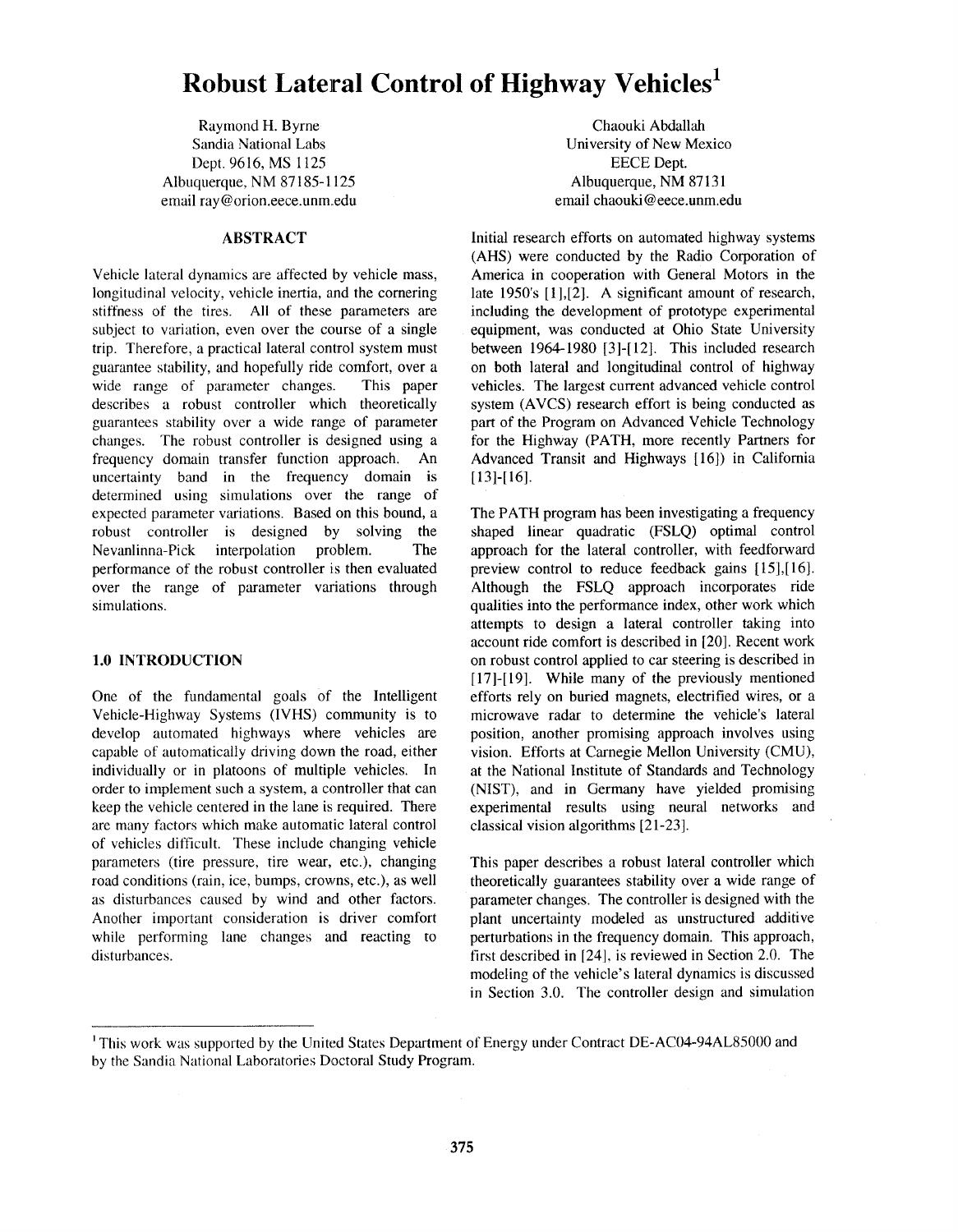results are presented in Sections 4.0 and 5.0. **A**  summary and discussion of planned future research is outlined in Section 6.0.

#### **2.0 ROBUST STABILITY CONDITION FOR UNSTRUCTURED ADDITIVE PERTURBATIONS**

Unstructured additive perturbations in the frequency domain can be described by (2.1), where the nominal plant transfer function is  $G_0(s)$ , and the uncertainty in the transfer function is  $\delta G(s)$ .

$$
G(s) = G_0(s) + \delta G(s) \tag{2.1}
$$

Using this model for the parameter uncertainty, the following class of systems can be defined.

**Definition 2.1** [24]: A transfer function  $p(s)$  is said to be in the class  $C(p_0(s), r(s))$  if

1)  $p(s)$  has the same number of unstable poles as that of  $p_0(s)$ ,

$$
2) |p(jw) - p_0(jw)| \le |r(jw)|, |r(jw)| > 0, \quad \forall w \in R
$$
\n(2.2)

3)  $r(s)$  is a stable minimum phase transfer function

From [24], a controller  $c(s)$  is a robust stabilizer for  $C(p_0(s), r(s))$  if and only if the closed-loop system is stable for the nominal plant, and

$$
\left\| (1 + p_0(s)c(s))^{-1} c(s)r(s) \right\|_{\infty} < 1 \tag{2.3}
$$

where

$$
\|F(s)\|_{\infty} = \sup_{w} \left| F(jw) \right| \ \forall w \in R, \ F(s) \in H^{\infty} \quad (2.4)
$$

If the *q* parameterization, originally described in [25], is introduced where

$$
q(s) = \frac{c(s)}{1 + p_0(s)q(s)}
$$
 (2.5)

The robust stability condition can be written as

$$
\left\| q(s)r(s) \right\|_{\infty} < 1 \tag{2.6}
$$

For the closed loop system to be intemally stable, the following three conditions are placed on  $q(s)$  [26],

1)  $q(s) \in H^*$ 

- 2)  $q(s)$  must have zeros at the poles of  $p(s)$  in the right half-plane (RHP).
- 3)  $p(s)q(s)$  must interpolate to 1 at the poles of  $p(s)$  in the RHP.

Introduce the function

$$
u(s) = q(s)r(s) \tag{2.7}
$$

and the robust stability condition can be written as

$$
\|u(s)\|_{\infty} < 1\tag{2.8}
$$

The robust stability problem for additive unstructured perturbations reduces to an equivalent interpolation problem of finding a strictly bounded real (SBR) function  $u(s)$  which interpolates at the unstable poles of the nominal plant in the **RHP.** This interpolation problem is often referred to as the Nevanlinna-Pick interpolation problem.

#### **3.0 MODEL OF LATERAL DYNAMICS**

**A** two-degree of freedom bicycle model, described by (3.1) and (3.2), is used to model the lateral dynamics of the vehicle [27].

$$
m\dot{V}_{y} + \left[mV_{x} + \frac{2l_{1}C_{\alpha f} - 2l_{2}C_{\alpha r}}{V_{x}}\right]Q_{z}
$$
  
+ 
$$
\left[\frac{2C_{\alpha f} + 2C_{\alpha r}}{V_{x}}\right]V_{y} = 2C_{\alpha f}\delta_{f}(t)
$$
  

$$
I_{z}\dot{\Omega}_{z} + \left[\frac{2l_{1}^{2}C_{\alpha f} + 2l_{2}^{2}C_{\alpha r}}{V_{x}}\right]\Omega_{z}
$$
  
+ 
$$
\left[\frac{2l_{1}C_{\alpha f} - 2l_{2}C_{\alpha r}}{V_{x}}\right]V_{y} = 2l_{1}C_{\alpha f}\delta_{f}(t)
$$
(3.2)

**A** description of the coefficients in (3.1) and (3.2) appears in Table 3.1. The estimated nominal values for a GMC Jimmy (Blazer), the planned test vehicle, are outlined in [Table 3.2.](#page-3-0) It is assumed that the parameters will vary over time, and the expected range of variations is also summarized in [Table 3.2.](#page-3-0) For the simulation results in this paper, the velocity and comering stiffness were varied while the other parameters were held constant. The velocity was varied from 20 *m/s* (45 mph) to 40 m/s (91 mph), with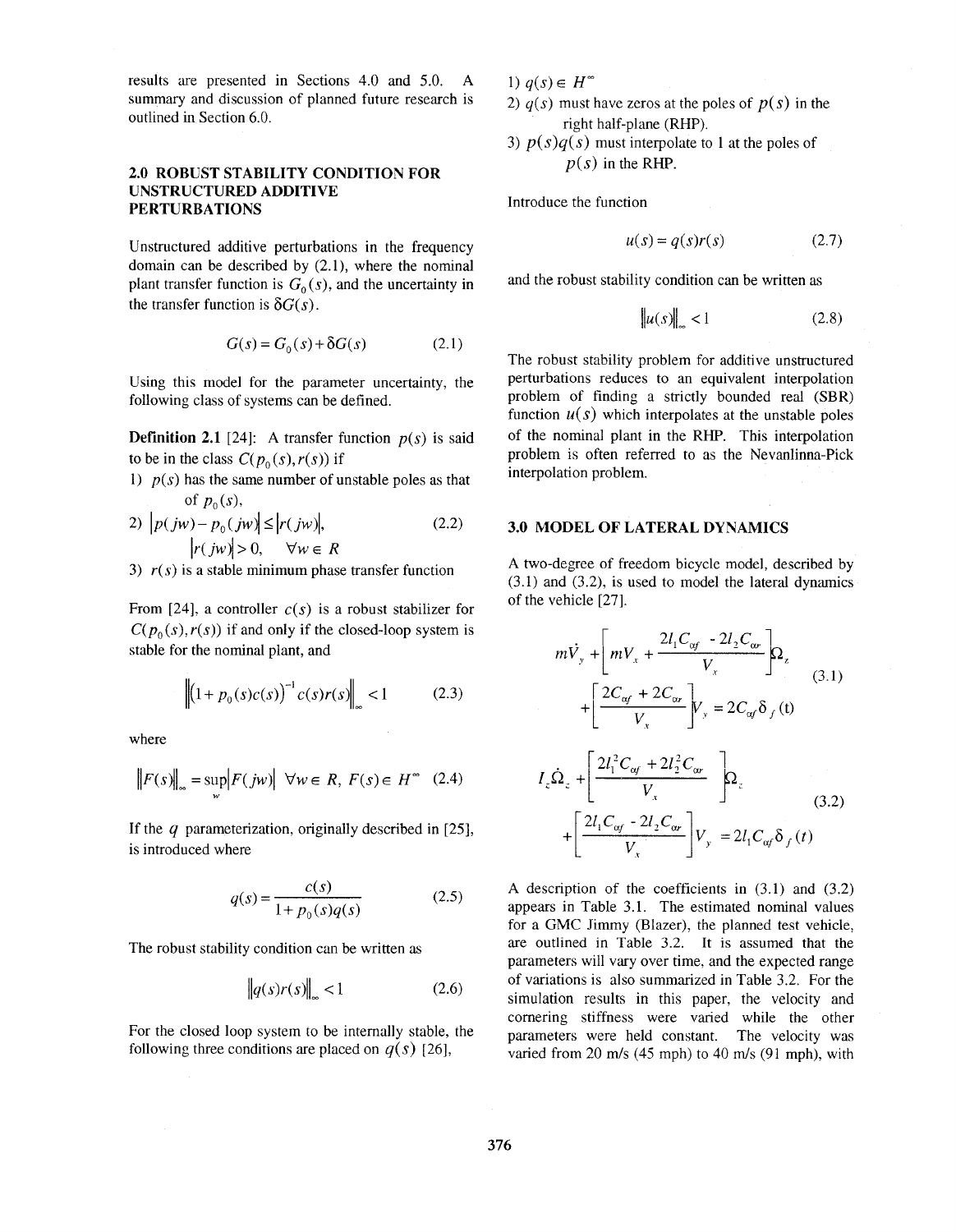| Parameter  | Description                              |
|------------|------------------------------------------|
| m          | Vehicle mass (kg)                        |
| $V_{x}$    | Longitudinal velocity (vehicle           |
|            | coordinates) (m/s)                       |
|            | Lateral velocity (vehicle                |
|            | coordinates) (m/s)                       |
| $l_1, l_2$ | Distance from front and rear axles       |
|            | to c.g. $(m)$                            |
| Ω.         | Yaw rate about the c.g. (rad/s)          |
|            | Front steering angle (rad)               |
| $C_r, C_f$ | Front and rear tire cornering            |
|            | stiffness (kn/rad)                       |
|            | Inertia about z-axis ( $kg\bullet m^2$ ) |

<span id="page-3-0"></span>30 m/s (68 mph) being the nominal velocity. The cornering stiffness was varied from 85 to 115 percent

Table 3.1, Summary of Coefficients in Bicycle Model

| <b>Parameter</b> | <b>Nominal Value</b> | Range          |
|------------------|----------------------|----------------|
|                  | 30                   | $0.667 - 1.33$ |
| $C_r, C_r$       | 42000                | $0.85$ to 1.15 |
| т                | 1590                 | constant       |
|                  | 1.17, 1.42           | constant       |
|                  | 3200                 | constant       |

Table 3.2. Summary of Expected Parameter Changes

The transfer function from steering angle to lateral path error (at the c.g.) is of the form of (3.3) below.

$$
\frac{E_f(s)}{\delta_f(s)} = \frac{a_0 s^2 + a_1 s + a_2}{s^2 (s^2 + b_1 s + b_2)}
$$
(3.3)

**A** program was written to determine the bound on the frequency domain uncertainty of the nominal plant as the velocity and cornering stiffness, vary over the ranges in Table 3.2. The program finds the magnitude of

$$
|r(jw)| = |p_0(jw) - p(jw)| \tag{3.4}
$$

where  $p_0(s)$  is the transfer function of the nominal plant and  $p(s)$  is the transfer function of the actual plant as the parameters are varied. The results of the computer simulation are shown in Figure 3.1. The results are plotted as the ratio of  $|r(s)/p_0(s)|$ . This format of data presentation was chosen because it facilitates the choice of  $r(s)$  as a function of  $p_0(s)$ . This simplifies the calculations required to arrive at the robust controller designed in the next section.



Figure 3.1, Simulation of Plant Uncertainty

#### **4.0 CONTROLLER DESIGN**

Using the data in Figure 3.1, a conservative bound on the plant uncertainty can be expressed as

$$
r(s) = 0.67 p_0(s)
$$
 (4.1)

Using this bound, a robustly stabilizing controller can be designed if there exists an SBR solution to (2.8). **A**  slight modification must also be made to the approach described in Section 2.0 because the plant has a double pole at the origin. Define

$$
p_0(s) = \frac{\tilde{p}(s)}{s^2} \tag{4.2}
$$

where  $\tilde{p}(s)$  is a stable transfer function. Similarly, define

$$
r(s) = \frac{r'_{m}(s)}{s^{2}}
$$
 (4.3)

where  $r'_{m}(s)$  is a stable minimum phase transfer function. Also define

$$
q(s) = s^2 \tilde{q}(s) \tag{4.4}
$$

where  $\tilde{q}(s) \in H^{\infty}$ . From (4.3) and (4.4)

$$
q(s)r(s) = \tilde{q}(s)r'_{m}(s) = u(s)
$$
\n(4.5)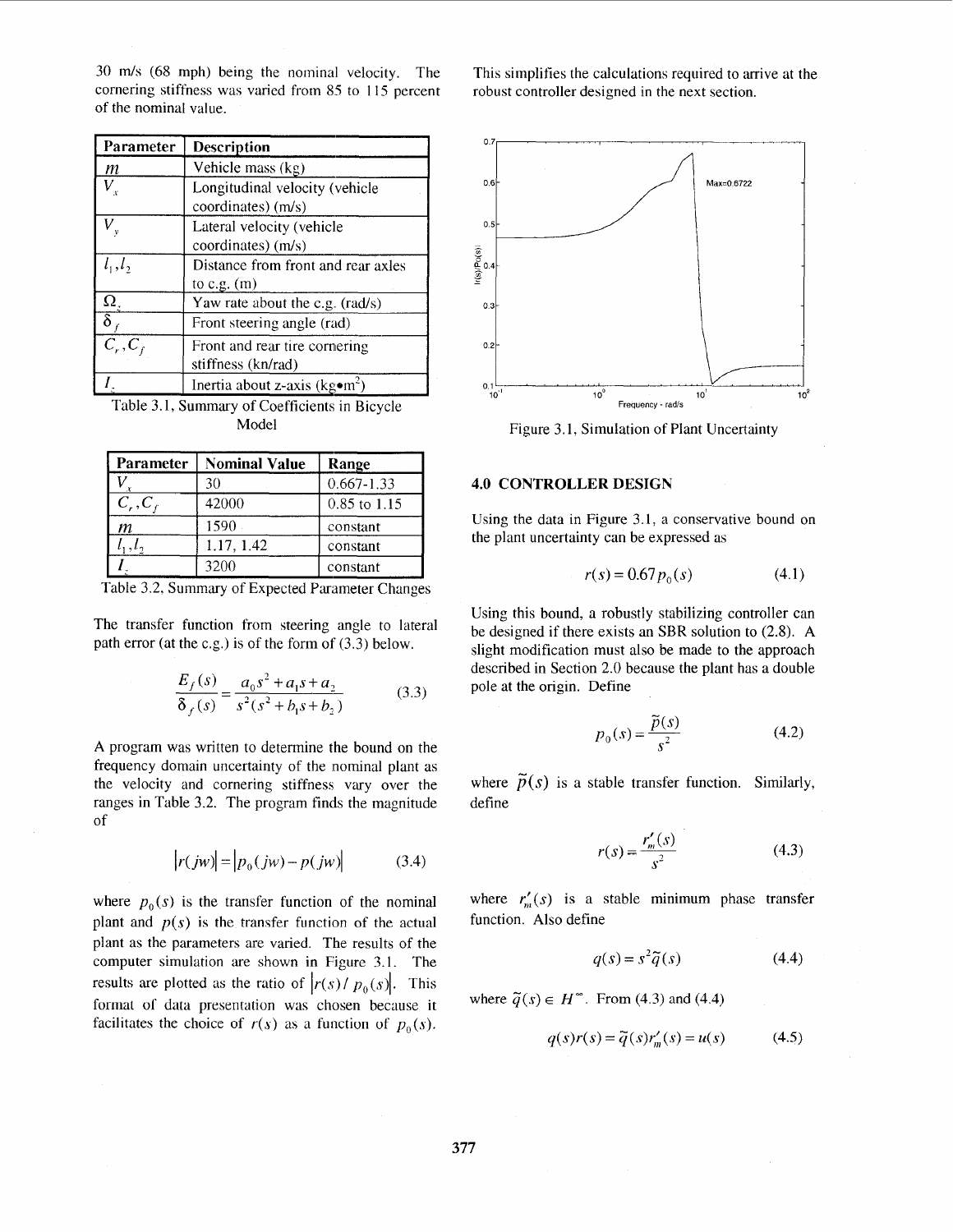Also,

$$
p_0(s)q(s) = \tilde{p}(s)\tilde{q}(s)
$$
 (4.6)

Because the plant has two poles at the origin, there are two interpolation conditions that can be written as

$$
u(\alpha_i) = \frac{r'_m(\alpha_i)}{\tilde{p}(\alpha_i)} = \frac{0.67 \tilde{p}(\alpha_i)}{\tilde{p}(\alpha_i)} = 0.67, \ \alpha_i = 0 \ (4.7)
$$

In addition, there are two interpolation points at infinity because  $r(s)$  has a relative degree of 2. An SBR  $u(s)$  which meets these interpolation conditions is shown below.

$$
u(s) = \frac{8.04(s + \frac{2}{3})}{(s + 2)(s + 2)(s + 2)}
$$
(4.8)

The Bode plot of  $u(s)$  is shown in Figure 4.1. Because  $u(s)$  is an SBR function, the magnitude is strictly less than 1.



Using (4.3,

$$
q(s) = \frac{u(s)}{r(s)} = \frac{u(s)}{0.67 p_0(s)}\tag{4.9}
$$

The robustly stabilizing controller is given by

$$
c(s) = \frac{q(s)}{1 - p_0(s)q(s)}\tag{4.10}
$$

The nominal plant transfer function for the parameters in [Table](#page-3-0) *3.2* is

$$
p_0(s) = \frac{52.8302(s^2 + 3.2181s + 67.9875)}{s^2(s^2 + 6.4842s + 16.8989)}(4.11)
$$

The controller can then be expressed **as** 

$$
c(s) = \frac{12(s + \frac{2}{3})(s^2 + 6.4842s + 16.8989)}{52.8302(s + 6)(s^2 + 3.2181s + 67.9875)}(4.12)
$$

The performance of this controller is discussed in the next section.

#### **5.0 SIMULATION RESULTS**

The controller  $c(s)$  designed in the previous section was simulated with the family of plants described by the parameter changes in Table *3.2.* A simulated lane change, shown in Figure 5.1, was the desired trajectory.



Figure 5.1, Lane Change Trajectory

The closed-loop response of the family of plants is shown in Figure *5.2.* Note that all of the closed-loop systems have stable responses, as expected. However, the overshoot of the plants in the family varies from 6 to 20 percent. If this is undesirable, the performance of the control system may be modified by a choice of a different  $u(s)$ . The poles of  $u(s)$  are the poles of the closed-loop system with the nominal plant  $p_0(s)$  when the uncertainty is chosen as a fraction of the nominal plant.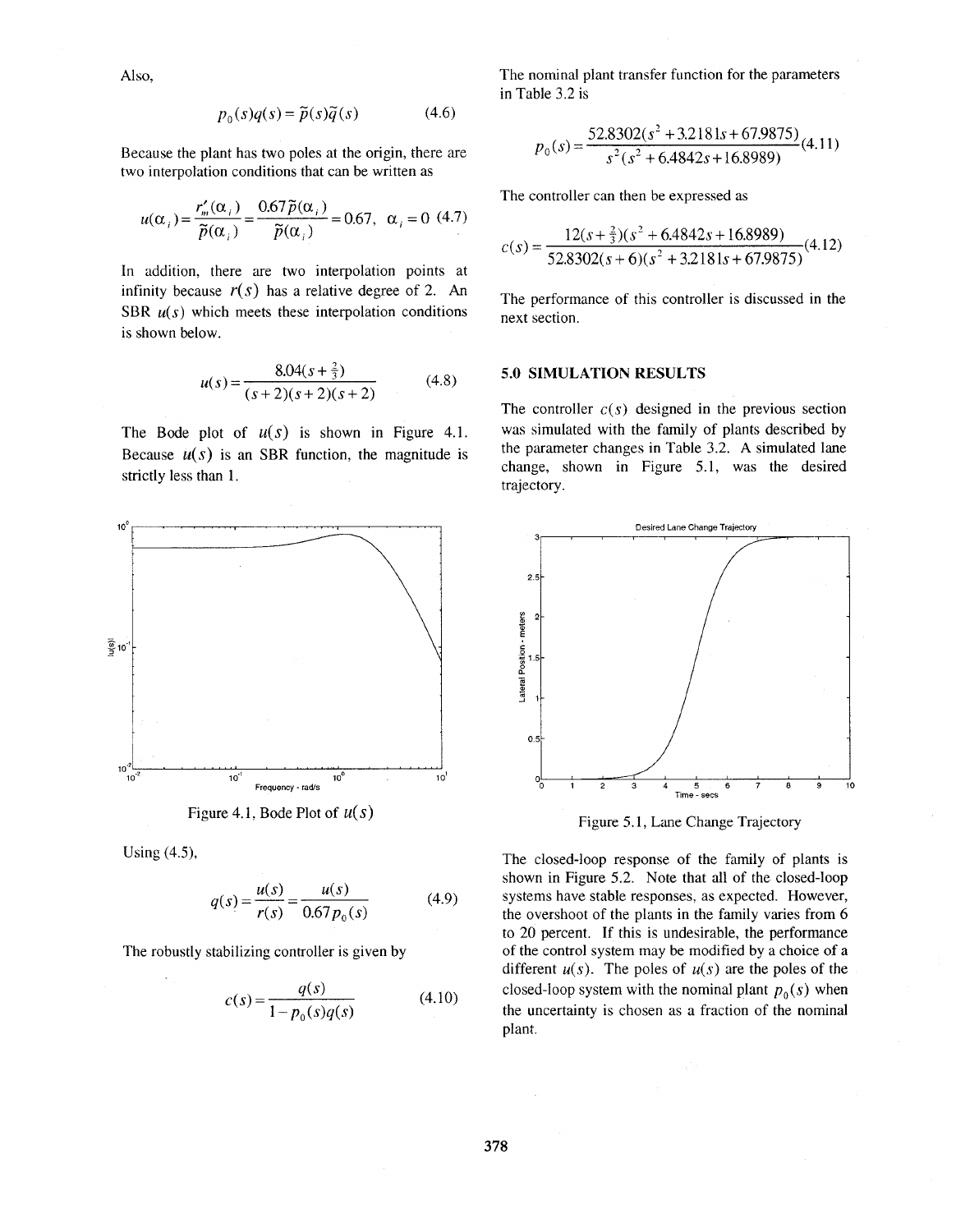

Figure 5.2, Lane Change Response of the Family of Plants

The next section discusses some of the advantages and limitations of this controller design, as well as future plans.

## **6.0 SUMMARY & CONCLUSIONS**

Vehicle lateral dynamics are affected by vehicle mass, longitudinal velocity. vehicle inertia, and the cornering stiffness of the tires. All of these parameters are subject to variation, even over the course of a single trip. This paper describes a robust lateral controller design which models the parameter uncertainty as unstructured perturbations in the frequency domain. A nominal car model was chosen, and then a bound on the frequency domain uncertainty was determined by simulation as the velocity and cornering stiffness were varied. The frequency domain uncertainty bound was presented as the ratio  $|r(s)/p_0(s)|$ . After determining a suitable uncertainty bound, a controller was designed and the family of closed-loop systems was simulated. The family of systems was stable, but the overshoot varied between *6* and 20 percent for a simulated lane change. If this performance is unacceptable, the performance of the system may be varied by selecting the poles of  $u(s)$ , which correspond to the poles of the closed-loop system with the nominal plant. For these simulations, the location of the lane sensor was the center of gravity. Moving the sensor to the front of the vehicle improves the system damping also.

One advantage of the robust control approach presented in this paper is that a single fixed controller **can** guarantee stability, and some performance, for **a**  system with the prescribed uncertainty. This eliminates the need for gain scheduling, or some form of adaptive control. Because the uncertainty model is unstructured, other errors in system modeling, as well as disturbances, can still result in a system which is in the class  $C(p_0(s), r(s))$ , and therefore closed-loop stable.

Difficulties with the approach presented in this paper include determining the nominal plant,  $p_0(s)$ , as well as the uncertainty bound. The approach taken was to choose a nominal plant, and then determine a frequency bound for the different parameter changes. This limits the magnitude of the parameter changes that will provide an SBR solution for  $u(s)$  (the ratio  $|r(s)/p_0(s)|$  can be greater than 1 if the parameter changes are too large). An alternate approach would be to determine the expected parameter changes, and then find the envelope of the family of transfer functions. The nominal plant could then be chosen based on the shape of the envelope.

Another difficulty with the approach presented in this paper is the limited performance guarantees that can be expected. At best, the poles of the family of closedloop systems can be placed to the left of a certain point on the real axis, providing a degree-of-stability guarantee **1281.** It would be desirable to place all of the poles of the family of closed-loop systems in a certain region (D-stability). This is an area of future research. However, there is a tradeoff between the magnitude of the uncertainty bound and the degree-ofstability available.

Future plans include full-scale testing of the controller on a 1 mile test track located at Sandia National Laboratories. **A** buried wire reference system is currently being used to determine vehicle position relative to the lane. Field testing should provide valuable results on the validity of the controller design approach, as well as a better vehicle model. One application of a low-level lateral control system is automatic vehicle operation in an automated highway system (AHS). However, other exciting applications include automatic lane holding and collision avoidance to improve safety.

# **7.0 REFERENCES**

I. V. K. Zworykin and L. E. Flory, "Electronic Control of Motor Vehicles on the Highway," in Highway Res. Rec., Proc. of 37th Annual Meeting of the Highway Research Board, 1958.